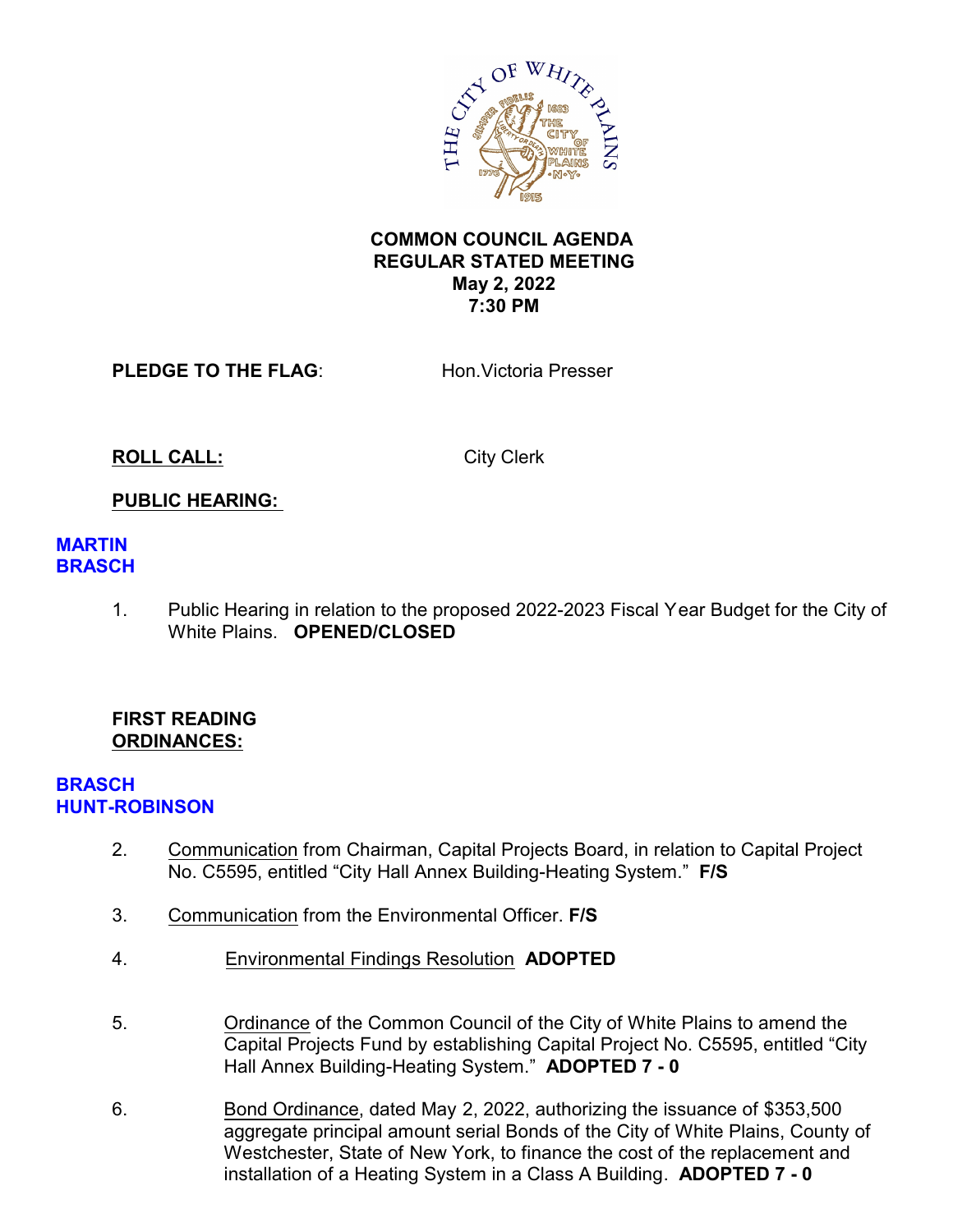# **HUNT-ROBINSON PUJA**

- 7. Communication from Chairman, Capital Projects Board, in relation to Capital Project No. 5584 entitled "Renovations to Fire Facilities FY22." **F/S**
- 8. Communication from the Environmental Officer. **F/S**
- 9. Environmental Findings Resolution **ADOPTED**
- 10. Ordinance of the Common Council of the City of White Plains to amend the Capital Projects Fund by establishing Capital Project No.5584, entitled "Renovations to Fire Facilities FY22." **ADOPTED 7 - 0**
- 11. Bond Ordinance, dated May 2, 2022 authorizing the issuance of an additional \$101,000 aggregate principal amount serial bonds of the City of White Plains, County of Westchester, State of New York, to finance the cost of the construction or reconstruction of City-owned buildings. **ADOPTED 7 - 0**

#### **PUJA PAYNE**

- 12. Communication from Corporation Counsel in relation to the settlement of certain tax review proceedings. **F/S**
- 13. Ordinance authorizing the settlement of certain tax review proceedings. **ADOPTED 7 - 0**

#### **PAYNE PRESSER**

- 14. Communication from Deputy Commissioner of Planning in relation to authorizing the Mayor or his designee to enter into an agreement with ArtsWestchester to have the ArtsMobile present at the "Fair Street USA" opening event on June 29, 2022 from 5:30- 7:00 PM on Library Plaza. **F/S**
- 15. Ordinance of the Common Council of the City of White Plains authorizing an agreement with ArtsWestchester for permission to have the ArtsMobile present at the Fair Street USA opening event. **ADOPTED 7 - 0**

### **PRESSER MARTIN**

- 16. Communication from Commissioner of Planning in relation to authorizing an agreement with the Power Authority of the State of New York for permission to use the Jaguar Room for a Comprehensive Plan public workshop. **F/S**
- 17. Ordinance of the Common Council of the City of White Plains authorizing an agreement with the Power Authority of the State of New York for permission to use the Jaguar Room for a Comprehensive Plan public workshop. **ADOPTED 7 - 0**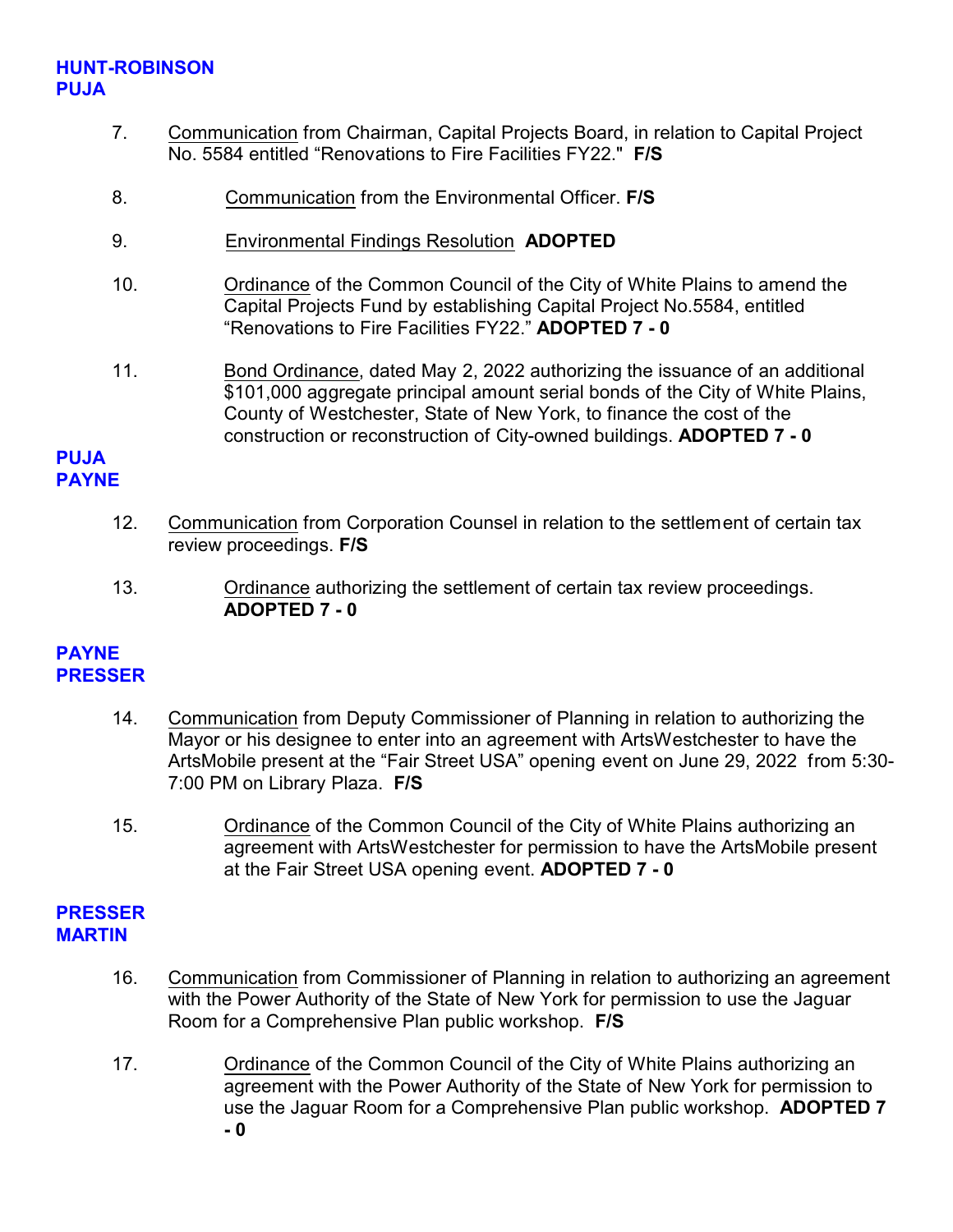### **MARTIN BRASCH**

- 18. Communication from Commissioner of Public Safety in relation to authorizing an agreement with the County of Westchester for the City to participate in the STOP-DWI Enforcement Crackdown Program. **F/S**
- 19. Ordinance of the Common Council of the City of White Plains authorizing the City to enter into an agreement with the County of Westchester for the City to participate in the STOP-DWI Enforcement Crackdown Program. **ADOPTED 7 - 0**

#### **BRASCH HUNT-ROBINSON**

- 20. Communication from the Commissioner of Public Works in relation to street closures for Pride Day Celebration on Sunday June 5, 2022, the Juneteenth Parade on Saturday June 11, 2022 on Court Street between Main Street and Martine Avenue, and National Night Out on Crime on Tuesday August 2, 2022 on South Lexington Avenue between Martine Avenue and Quarropas Street. **F/S**
- 21. Ordinance of the Common Council of the City of White Plains authorizing the closure of certain streets for various events during the period from June 5, 2022 to August 2, 2022. **ADOPTED 7 - 0**

### **HUNT-ROBINSON PUJA**

- 22. Communication from the Director of the Youth Bureau in relation to a grant of Fourteen Thousand Four Hundred (\$14,400) dollars from the Friends of the White Plains Youth Bureau, an award received from the Door/Gap Foundation, This Way Ahead Program to administer the This Way Ahead - New York Youth Employment Initiative in Westchester during the period January 1, 2021 to December 31, 2021. **F/S**
- 23. Ordinance authorizing the Mayor to accept a grant to administer the This Way Ahead – New York Youth Employment Initiative and to authorize the Budget Director to amend the Fiscal Year 2021/22 Youth Development Fund to reflect this grant. **ADOPTED 7 - 0**

### **PUJA PAYNE**

- 24. Communication from Commissioner of Finance in relation to amending the 2021-2022 Debt Service Budget. **F/S**
- 25. Ordinance of the Common Council of the City of White Plains authorizing the 2021-2022 debt service budget to be amended to reflect the refunding of certain bonds. **ADOPTED 7 - 0**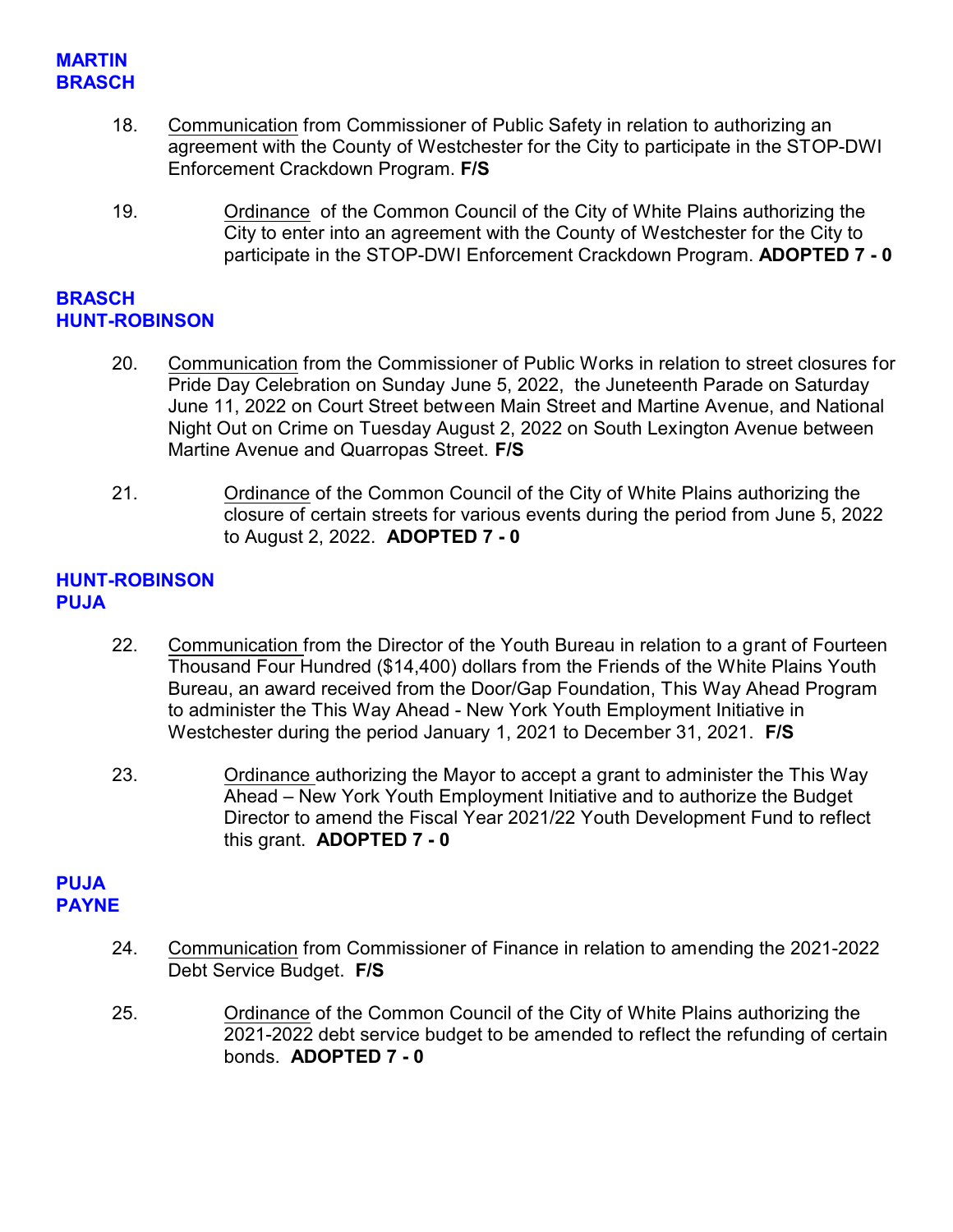### **PAYNE PRESSER**

- 26. Communication from Commissioner of Recreation and Parks in relation to an agreement with the owners of the property at 707/709 Westchester Avenue to provide off-street parking for the City of White Plains Independence Day Celebration. **F/S**
- 27. Ordinance authorizing a revocable license agreement with 707/709 Westchester Avenue Owner SPE LLC for use of its parking lots in connection with the City of White Plains fireworks display. **ADOPTED 7 - 0**

### **PRESSER MARTIN**

- 28. Communication from Deputy Commissioner of Parking in relation to a proposed amendment to Title IV, Chapter 4-28 of the City of White Plains Municipal Code relating to Shared Alternative Transportation Devices. **F/S**
- 29. Ordinance amending Title IV of the White Plains Municipal Code Chapter 4-28 entitled "Shared Alternative Transportation Devices." **ADOPTED 7 - 0**

# **MARTIN BRASCH**

- 30. Communication from Acting Chairman of the Transportation Commission in relation to creating a "Right Lane Must Turn Right" on Bank Street at Fisher Avenue as described in Section 312 subdivision 31. **F/S**
- 31. Ordinance amending the Traffic Ordinance of the City of White Plains in relation to adding "Right Lane Must Turn Right" on Bank Street at Fisher Avenue. **ADOPTED 7 - 0**.

# **RESOLUTIONS:**

### **BRASCH HUNT-ROBINSON**

- 32. Communication from Commissioner of Planning in relation to an ordinance amending "The Zoning Ordinance of the City of White Plains" with respect to Solar Energy Regulations. **F/S AND REFERRED TO LAW, BUILDING DEPARTMENT, DESIGN REVIEW BOARD, PLANNING DEPARTMENT, PLANNING BOARD, PUBLIC SAFETY, PUBLIC WORKS, TRAFFIC DIVISION, TRANSPORTATION COMMISSION, PARKING DEPARTMENT, ENVIRONMENTAL OFFICER.**
- 33. Communication from Corporation Council **F/S**
- 34. Resolution of the Common Council of the City of White Plains setting a Public Hearing for June 6, 2022 in relation to an ordinance amending an ordinance entitled "The Zoning Ordinance of the City of White Plains" with respect to Solar Energy Regulations. **ADOPTED**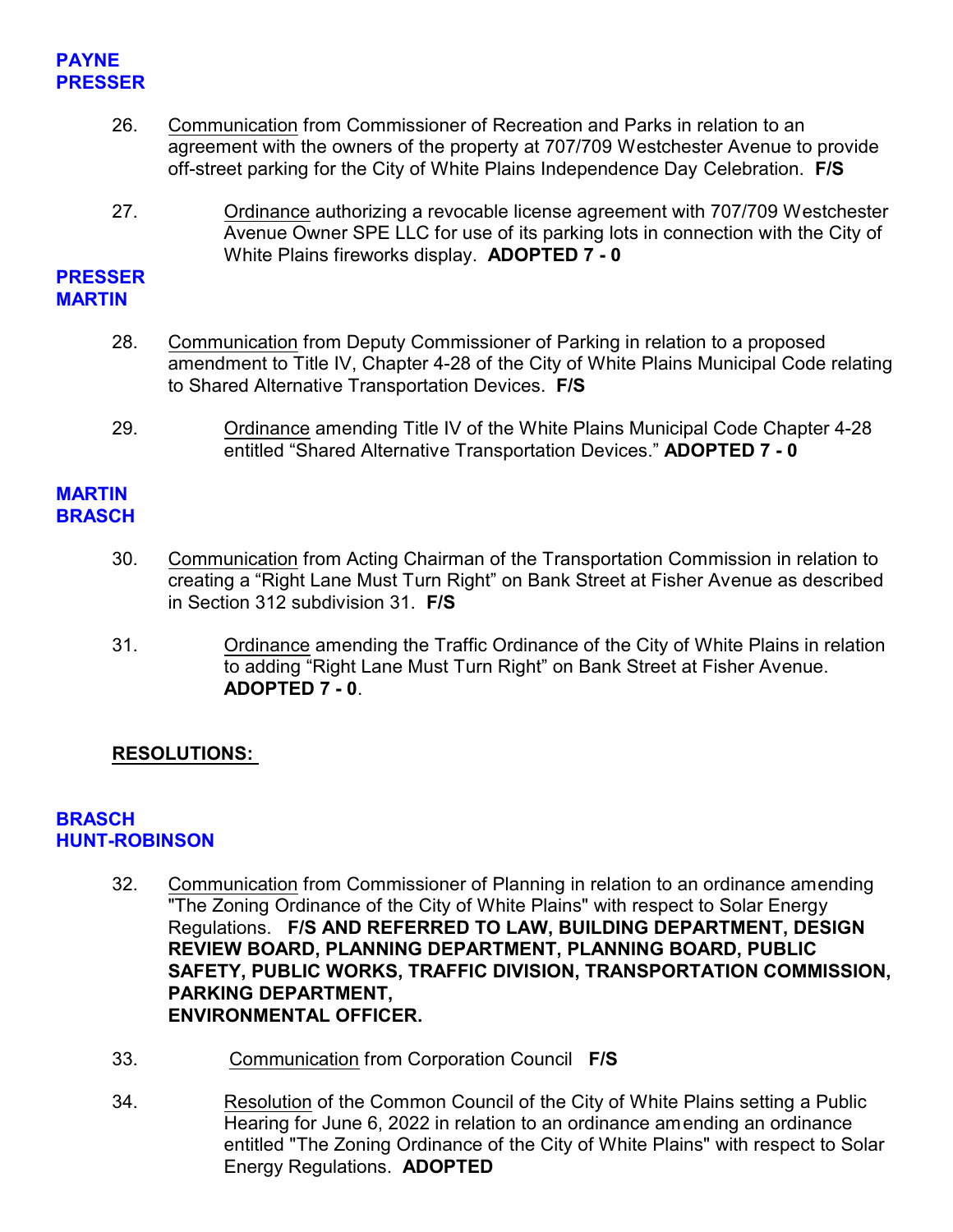### **HUNT-ROBINSON PUJA**

35. Communication from Commissioner of Building in relation to an application submitted on behalf of LMC/Lennar Multifamily Communities for a one year extension of the site plan approval for the project located at 60 South Broadway.**F/S**

#### **ITEMS 36-46 F/S**

| 36. | Communications from | <b>Design Review Board</b>           |
|-----|---------------------|--------------------------------------|
| 37. |                     | <b>Commissioner of Planning</b>      |
| 38. |                     | <b>White Plains Planning Board</b>   |
| 39. |                     | <b>Commissioner of Public Safety</b> |
| 40. |                     | <b>Commissioner of Public Works</b>  |
| 41. |                     | Deputy Commissioner of Parking       |
| 42. |                     | <b>Transportation Commission</b>     |
| 43. |                     | <b>Commissioner of Parking</b>       |
| 44. |                     | <b>Environmental Officer</b>         |

- 45. Environmental Findings Resolution **ADOPTED**
- 46. Resolution of the Common Council of the City of White Plains extending the site plan approval originally granted on March 4, 2019 for an additional one year expiring on March 4, 2023 to LMC/Lennar Multifamily Communities, LLC acting through Maple and Broadway Holdings, LLC, the owner of the premises located at 60 South Broadway, to construct two 28 story rental apartment buildings containing a total of 814 dwelling units, 28,014 square feet of retail space and a below grade parking garage containing 907 parking spaces. **ADOPTED**

# **PUJA**

#### **PAYNE**

47. Communication from Commissioner of Building in relation to an application submitted on behalf of Southern Land Company, LLC, requesting an extension of the Site Plan and Special Permit Approval for the project located at 250 Mamaroneck Avenue. **F/S**

#### **ITEMS 48-57 F/S**

| 48. | Communications from | <b>Design Review Board</b>           |
|-----|---------------------|--------------------------------------|
| 49. |                     | Commissioner of Planning             |
| 50. |                     | <b>White Plains Planning Board</b>   |
| 51. |                     | <b>Commissioner of Public Safety</b> |
| 52. |                     | <b>Commissioner of Public Works</b>  |
| 53. |                     | Deputy Commissioner of Parking       |
| 54. |                     | <b>Transportation Commission</b>     |
| 55. |                     | <b>Commissioner of Parking</b>       |
| 56. |                     | <b>Environmental Officer</b>         |

- 57. Environmental Findings Resolution **ADOPTED**
- 58. Resolution of the Common Council of the City of White Plains extending the site plan and special permit approvals granted to Southern Land Company LLC for an additional one year expiring on April 6, 2023, for a Mixed - Use Development at property known as 250 Mamaroneck Avenue. **ADOPTED**